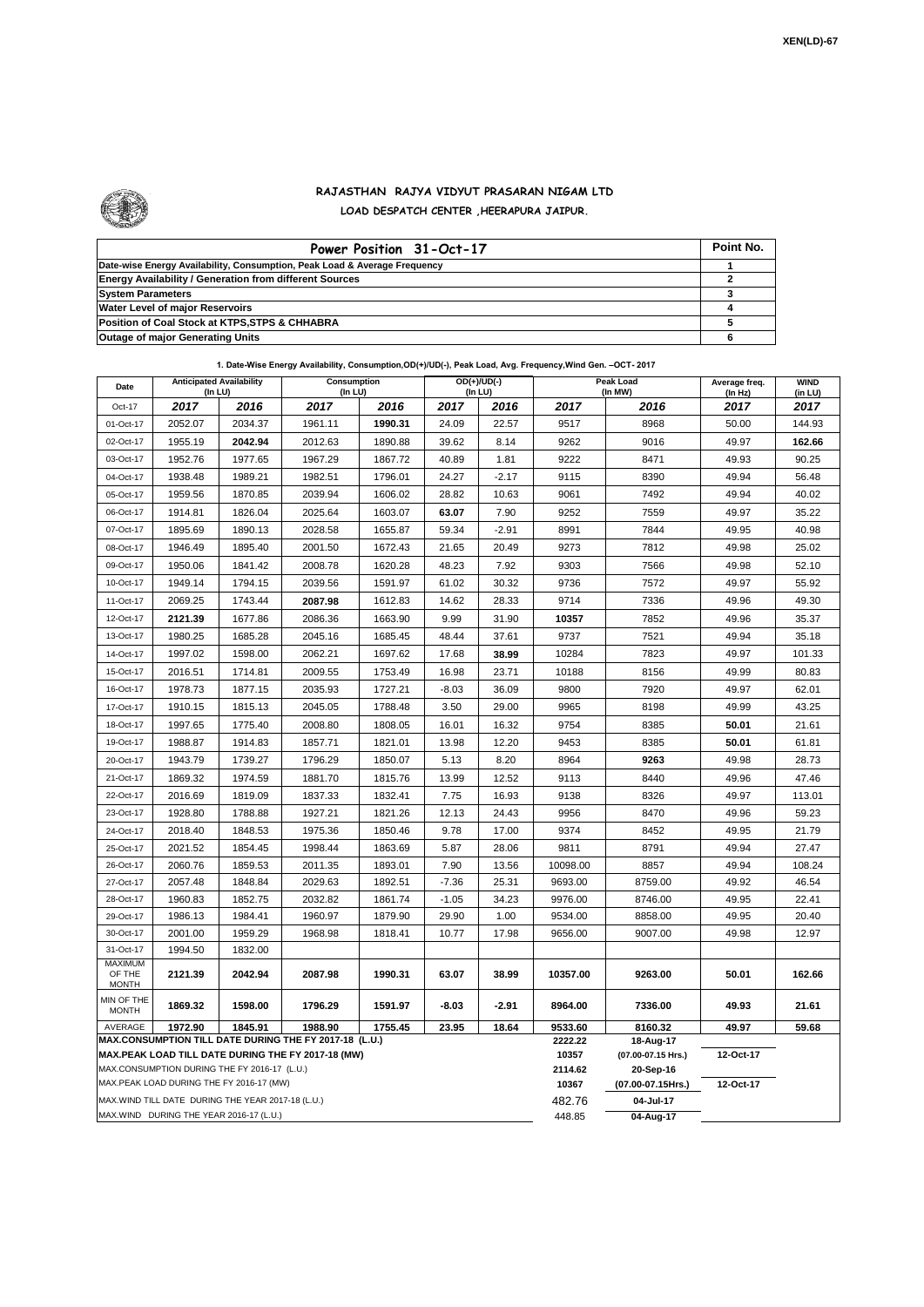| 2. Anticipated Availability/Generation From Different Sources |  |  |  |
|---------------------------------------------------------------|--|--|--|
|                                                               |  |  |  |

| S.No.               | (In LU)<br>Sources Available to Rajasthan / Installed                                    | Prior              | <b>Prior</b>       | Actual             |
|---------------------|------------------------------------------------------------------------------------------|--------------------|--------------------|--------------------|
|                     | Capacity as on 30.09.2016                                                                | assessment of      | assessment of      | Energy             |
|                     | (In MW)                                                                                  | Avail. For next    | Avail.             | Received           |
|                     |                                                                                          | Dav                |                    |                    |
|                     |                                                                                          |                    | 30-Oct-17          |                    |
| 1<br>$\overline{2}$ | KTPS (1240/1240)<br>STPS (1500/1500)                                                     | 272.00<br>110.00   | 272.00<br>110.00   | 246.67<br>91.23    |
| 3                   | DHOLPUR GAS CCPP (330/330)                                                               | 0.00               | 0.00               | 25.64              |
| 4                   | RAMGARH (273.5/273.5)                                                                    | 44.00              | 37.00              | 43.33              |
| 5                   | RAPP-A(200/200)                                                                          | 41.00              | 41.00              | 41.99              |
| 6                   | MAHI (140/140)                                                                           | 0.00               | 0.00               | 0.00               |
| $\overline{7}$<br>8 | CHAMBAL (RPS+JS) (135.5/271)<br><b>GIRAL LIGNITE (250/250)</b>                           | 37.50              | 37.50              | 43.24              |
| 9                   | CHHABRA TPS 1000/1000)                                                                   | 0.00<br>169.86     | 0.00<br>219.00     | 0.00<br>214.59     |
| 10                  | ADANI (TPS) + KALISINDH (TPS)                                                            | 359.00             | 359.00             | 351.37             |
|                     | (1200+1200/1320+1200)                                                                    |                    |                    |                    |
| 11                  | WIND FARM (3980.40/4119.15)                                                              | 30.00              | 29.50              | 12.97              |
| 12<br>13            | SOLAR POWER(737.70/1295.70)<br>CAPTIVE POWER PLANTS                                      | 0.00<br>0.00       | 0.00<br>0.00       | 1.89<br>0.00       |
| 14                  | REGIONAL (INTRA STATE) O.A. (VLTPS)                                                      | 0.00               | 0.00               | 0.00               |
| 15                  | OPEN ACCESS                                                                              | 34.39              | 33.25              | 33.25              |
| 16                  | BIOMASS - (101.95/119.25)                                                                | 6.00               | 7.00               | 6.25               |
| 17                  | BARSINGHSAR LTPS(250/250)                                                                | 0.00               | 0.00               | 0.00               |
| 18                  | RAJWEST (1080/1080)<br><b>TOTAL (A): 1-18</b>                                            | 172.00<br>1275.75  | 172.00<br>1317.25  | 168.52<br>1280.94  |
| 19                  | <b>BBMB COMPLEX</b>                                                                      |                    |                    |                    |
|                     | a) BHAKRA(230.79/1516.3)                                                                 | 19.75              | 19.40              | 19.89              |
|                     | b) DEHAR (198/990)                                                                       | 10.08              | 10.08              | 9.82               |
|                     | c) PONG (231.66/396)                                                                     | 37.85              | 39.56              | 39.56              |
| 20                  | TOTAL : a TO c<br><b>CENTRAL STATIONS</b>                                                | 67.68              | 69.04              | 69.27              |
|                     | d) SINGRAULI (300/2000)                                                                  | 83.16              | 81.36              | 87.98              |
|                     | e) RIHAND<br>(310.24/3000)                                                               | 125.31             | 121.40             | 119.43             |
|                     | f) UNCHAHAR-I(20/420)                                                                    | 5.26               | 2.59               | 2.51               |
|                     | q) UNCHAHAR-II& III(61/630)                                                              | 51.99              | 41.02              | 39.50              |
|                     | h) INDIRA GANDHI STPS(JHAJHAR) 0.00/1500)<br>i) NCTPS DADRI St-II (43.22/980) + DADRI-TH | 0.00               | 0.00<br>14.73      | 0.00<br>5.51       |
|                     | j) DADRI GAS (77/830)                                                                    | 14.13<br>3.76      | 3.59               | 3.67               |
|                     | k) ANTA<br>(83.07/419)                                                                   | 0.00               | 0.00               | 0.00               |
|                     | I) AURAIYA<br>(61.03/663)                                                                | 0.00               | 0.00               | 0.00               |
|                     | m) NAPP<br>(44/440)                                                                      | 10.54              | 10.54              | 10.54              |
|                     | n) RAPP-B<br>(125/440)<br>o) RAPP-C<br>(88/440)                                          | 34.01<br>20.34     | 33.93<br>20.58     | 33.93<br>20.58     |
|                     | p) SALAL<br>(20.36/690)                                                                  | 0.99               | 0.99               | 0.99               |
|                     | (70.37/720)<br>q) URI                                                                    | 2.89               | 2.68               | 3.42               |
|                     | r) TANAKPUR<br>(10.86/94)                                                                | 1.35               | 1.40               | 1.32               |
|                     | S) [CHAMERA –I (105.84/540)                                                              | 4.51               | 4.51               | 4.51               |
|                     | t) CHAMERA-II (29.01/300)<br>u) CHAMERA-III (25.21/231)                                  | 1.84<br>1.41       | 1.93<br>1.41       | 1.84<br>1.41       |
|                     | v) DHAULIGANGA (27/280)                                                                  | 1.94               | 1.96               | 1.96               |
|                     | w) DULHASTI (42.42/390)                                                                  | 5.98               | 5.98               | 5.98               |
|                     | x) SEWA (13/120)                                                                         | 0.39               | 0.39               | 0.39               |
|                     | y) NJPC (112.00/1500)+RAMPUR(31.808/412.02)                                              | 11.54              | 11.54              | 10.93              |
|                     | z) TEHRI (75/1000)<br>aa) KOTESHWR (33.44/400) + PARBATI3 (56.73/520)                    | 4.99               | 4.99               | 4.99               |
|                     | ab) TALA                                                                                 | 4.29<br>1.30       | 4.29<br>1.29       | 6.96<br>1.29       |
|                     | ac) MUNDRA UMPP (380/4000)                                                               | 88.80              | 78.96              | 78.96              |
|                     | ad) SASAN (372/3960)                                                                     | 88.44              | 88.44              | 88.44              |
|                     | ae) FRKKA+KHLGN+TLCHR (70.18/3940)                                                       | 27.57              | 25.63              | 25.00              |
|                     | af) URS POWER(DADRI TH-I)<br>TOTAL SCHEDULE(a TO af)                                     | 0.00               | 0.00               | 0.00               |
|                     | <b>LOSSES</b>                                                                            | 664.40<br>$-29.89$ | 635.17<br>$-28.35$ | 631.29<br>$-30.95$ |
|                     | NET SCHEDULED                                                                            | 634.51             | 606.82             | 600.34             |
| 21                  | BILATERAL (REG.) EXCL. BANKING                                                           | 6.34               | 6.10               | 6.10               |
| 22                  | <b>BANKING</b>                                                                           | 0.00               | 0.00               | 0.00               |
| 23                  | BILATERAL(INTER-REG.). EXCLUDING (ISOA &<br><b>BANKING</b> )                             | 114.26             | 90.36              | 114.26             |
| 24                  | INTER STATE OPEN ACCESS (BILATERAL+IEX)                                                  | $-34.39$           | $-33.25$           | $-33.25$           |
| 25                  | <b>INDIAN ENERGY EXCHANGE</b>                                                            |                    |                    |                    |
|                     | <b>TOTAL(B): (19 TO 25)</b>                                                              | $-1.98$<br>718.74  | $-10.19$<br>683.75 | $-10.19$<br>677.27 |
|                     | TOTAL GENERATION (A +B) : 1 TO 25                                                        |                    |                    | 1958.21            |
|                     | OVER DRAWAL (+)/UNDER DRAWAL (-)                                                         |                    |                    | 10.77              |
|                     | <b>GRAND TOTAL</b>                                                                       | 1994.50            | 2001.00            | 1968.98            |
|                     | <b>LAST YEAR</b>                                                                         | 1832.00            | 1959.29            | 1818.41            |